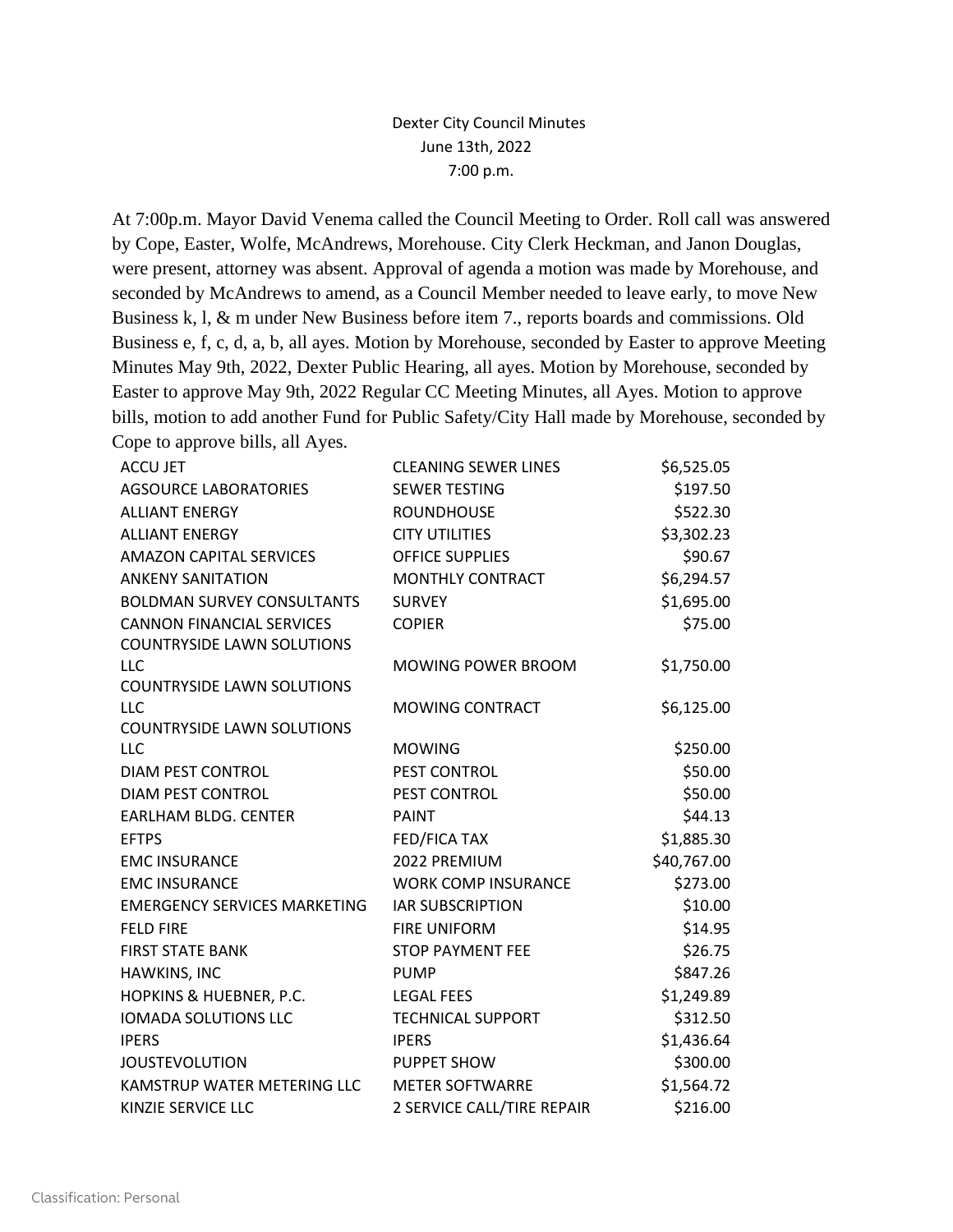| <b>TOTAL FUNDS</b>                           |                            | \$138,214.32    | \$88,347.52    |
|----------------------------------------------|----------------------------|-----------------|----------------|
| <b>STORM WATER</b>                           |                            |                 | \$<br>0.39     |
| <b>SEWER SINKING FUND</b>                    |                            | \$47,312.50     |                |
| <b>SEWER</b>                                 |                            | \$6,071.36      | \$10,456.25    |
| <b>WATER</b>                                 |                            | \$9,015.95      | \$12,908.29    |
| PUBLIC SAFETY/CITY HALL                      |                            | \$1,695.00      |                |
| AMERICAN RESCUE ACT                          |                            | \$4,918.33      |                |
| <b>XENIA WATER PROJECT</b>                   |                            |                 | \$15,280.20    |
| <b>CAPITAL PROJECT</b>                       |                            |                 | \$11,706.95    |
| <b>LOST</b>                                  |                            |                 | \$15,011.66    |
| <b>EMERGENCY</b>                             |                            |                 | \$.<br>269.92  |
| <b>EMPLOYEE BENEFIT</b>                      |                            |                 | \$.<br>744.37  |
| ROAD USE TAX                                 |                            | \$4,245.93      | \$3,675.44     |
| <b>GENERAL</b>                               |                            | \$ 64,955.25    | \$18,294.05    |
|                                              |                            | <b>EXPENSES</b> | <b>REVENUE</b> |
| ***** REPORT TOTAL *****                     |                            | \$138,214.32    |                |
| PAYROLL CHECKS                               | PAYROLL CHECKS             | \$11,055.95     |                |
| <b>WATER REFUND CHECK</b>                    | <b>WATER REFUND CHECK</b>  | \$150.00        |                |
| XENIA RURAL WATER DISTRICT                   | <b>MAY UTILITY BILL</b>    | \$381.75        |                |
| <b>WINDSTREAM</b>                            | <b>PHONES</b>              | \$417.80        |                |
| <b>WINDSTREAM</b>                            | <b>PHONES</b>              | \$417.48        |                |
| <b>WALLACE AUTO SUPPLY</b>                   | <b>MANLIFT</b>             | \$183.98        |                |
| <b>WALLACE AUTO SUPPLY</b>                   | CHAMOIS, ABSORBER          | \$30.41         |                |
| DAVID VENEMA                                 | IOWA MUNICIPAL LEAGUE      | \$287.95        |                |
| <b>USDA</b>                                  | SEWER LOAN PAYMENT         | \$47,312.50     |                |
| U.S.CELLULAR                                 | <b>CELL PHONE</b>          | \$83.51         |                |
| STUART TRUE VALUE HARDWARE CLEANING SUPPLIES |                            | \$21.76         |                |
| THE STUART HERALD                            | <b>PRINTING</b>            | \$541.77        |                |
| THE SHREDDER                                 | SHREDDING SERVICE          | \$84.00         |                |
| THE SHREDDER                                 | <b>SHREDDING SERVICE</b>   | \$42.00         |                |
| <b>QUILL CORPORATION</b>                     | <b>OFFICE SUPPLIES</b>     | \$224.10        |                |
| MIDWEST OFFICE TECHNOLOGY PRINTER CONTRACT   |                            | \$88.96         |                |
| MIDAMERICAN ENERGY                           | <b>CITY FIRE STATION</b>   | \$89.47         |                |
| MIDAMERICAN ENERGY                           | <b>LIBRARY</b>             | \$60.31         |                |
| MIDAMERICAN ENERGY                           | <b>UTILITY</b>             | \$226.76        |                |
| MIDAMERICAN ENERGY                           | <b>UTILITY</b>             | \$364.60        |                |
| MEDIACOM                                     | <b>TECHNOLOGY SERVICES</b> | \$136.90        |                |
| MEDIACOM                                     | <b>TECHNOLOGY SERVICES</b> | \$136.90        |                |

Mayor reminded audience to quell the excessive talking during the meeting unless addressing Council or Mayor.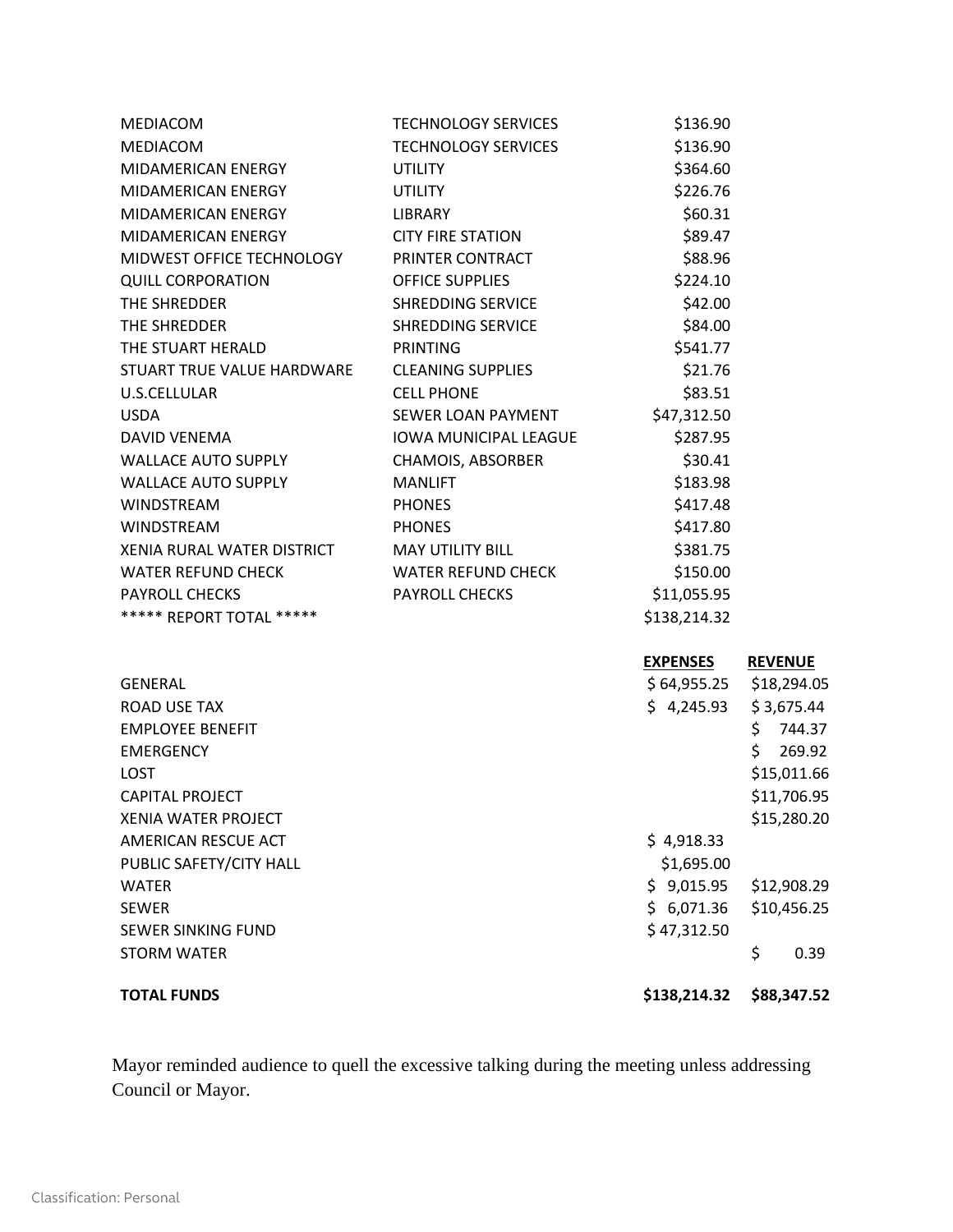Reports from were provided by Dallas County Sheriff, no questions. The Roundhouse provided board meeting minutes & bank statements. It was suggested that the Roundhouse contact Tom Stiles for advertising their events on Facebook and the City Web Page. Library board member Amber Callahan provided positive comments on the Facebook Library page with an increase of hits.

Motioned by Morehouse, seconded by Easter, to approve Ordinance No. 2022-03 Amending the Code of Ordinances of the City of Dexter, Iowa, Chapter 92, Rates for Water Service, for FY 2022-2023, to the following, raising water rates on minimum charge to \$29.09. Removing \$20.00, hanging notice disconnect fee, while keeping the \$50.00 reconnect and 10% delinquent fee. Roll call Morehouse, McAndrews, Wolfe, Easter, Cope, all Ayes. Motion to waive the second and third reading, for Ordinance No. 2022-03 McAndrews, seconded by Easter. Roll call Morehouse, McAndrews, Wolfe, Easter, Cope, all Ayes.

Motioned by Morehouse, seconded by Wolfe, to approve Ordinance No. 2022-04 Amending The Code of Ordinances of The City of Dexter, Iowa, Chapter 93.14, Rates and Charges for Water Service for Water Service Outside the Incorporated Limits of the City of Dexter, for FY 2022/2023 with the following, raising water rates on minimum charge to \$29.09. Removing \$20.00, hanging notice disconnect fee, while keeping the \$50.00 reconnect and 10% delinquent fee. Roll call Morehouse, McAndrews, Wolfe, Easter, Cope, all Ayes. Motion to waive the second and third reading, for Ordinance No. 2022-04 Morehouse, seconded by McAndrews. Roll call Morehouse, McAndrews, Wolfe, Easter, Cope, all Ayes.

Motioned by Morehouse, seconded by Wolfe to approve Ordinance No. 2022-05 Amending the Code of Ordinances of the City of Dexter, Iowa, Chapter 99.02, Rates for Sewer Service, for FY 2022/2023 with the following, raising sewer rates on minimum charge to \$36.00. Roll call Morehouse, McAndrews, Wolfe, Easter, Cope, all Ayes. Motion to waive the second and third reading, for Ordinance No. 2022-05 Morehouse, seconded by McAndrews. Roll call Morehouse, McAndrews, Wolfe, Easter, Cope, all Ayes.

Public Works Department provided handouts. Fire & EMS provided handouts, asking for Volunteers. Clerk Updates, a statement made for the State Auditor's office was shown to the council to submit to State Auditor. Citizens did not sign up for comments.

Old business, Motion to approve creating ordinance and purchasing signs by Morehouse seconded by Easter, Flashing Stop Signs will be installed at the intersection of Marshall and State on State street. Roll call Morehouse, McAndrews, Wolfe, Easter, Cope, all Ayes. Motion to approve creating ordinance and purchasing signs by Morehouse seconded by McAndrews, changing speed limit on State St. from Grant St to Maple St to 25 mph, Roll call Morehouse,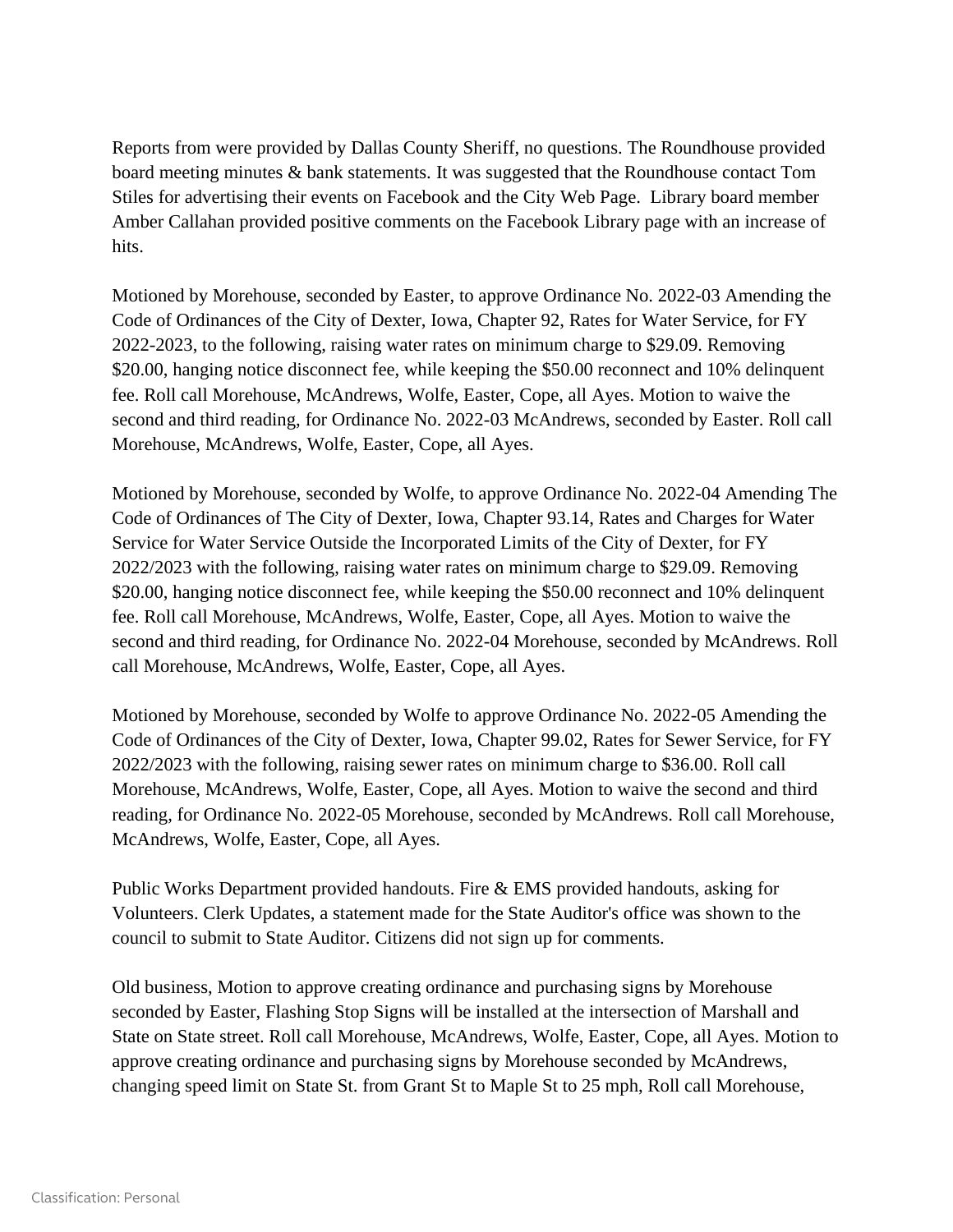McAndrews, Wolfe, Easter, Cope, all Ayes. The attorney will finish working on these ordinances and present them at the July meeting.

Lyle & Wanda Sanders, 1026 Clark Street, will be given additional time to July 30th, 2022 to finish cleaning up their property. Public works is checking on 605 Washington to verify the vehicle has been removed. A letter will be sent letting them know. Invoice for repair on water service will be pursued by the city's attorney. Implementing State Auditor's Policies will be tabled until the audit is presented, although some have already been implemented.

Complaint on 909 Freeman-grass, weeds, sofa's, mattresses, bed spring to be implemented by city and the city's attorney. Complaint on Parcel # 1331276001(by railroad tracks) owners unknown per Iowa Code 428.5 (taken off of Assessor's page) weeds, grass, and trees, the city's Publicworks will maintain. Complaint on 820 Barton-overgrown grass in backyard, trees, shed falling down. In the yard & house, snakes, raccoons, possums, have the City Attorney process.

Mayor approved and appointed Resident Cemetery Board Member Cindy Rote.

Approval of Casey's Marketing Company/DBA Casey's #95 Application for Cigarette/Tobacco/Nicotine/Vapor Permit approved by Morehouse, seconded by McAndrews, all Ayes.

Approval of Casey's Marketing Company/DBA Casey's #95 Application for Liquor License approved by Morehouse, seconded by McAndrews, all Ayes.

Ahlers Cooney Attorneys Amendment to Dexter Urban Renewal Plan, sign and send back, use Ahlers Cooney 2022 previously filled and sent back.

Amber Callahan spoke on Dexter City Festival Board, to create a committee for this year as it is short notice. Requesting city's help on funding this year, the city will help in some aspect. Some of the ideas the committee has are Wine on wheels, band and dance, dividing park, possibly to 21 and older, 21 and younger. Games, movies, cotton candy, popcorn. Roundhouse possible with the Pie Auction, and Bingo. Bounce houses, tickets, or arm bands, with city and local business contributions. Amber will be speaking with the Park Board as well as surrounding Churches. The city's insurance company, EMC, will be sending information on insurance.

City of Dexter Housing CDBG Grant #19-HSG-005 When additional funds are needed to cover administration by the new grant administrator, they will be sent to SWIPCO, when deposited in the city account.

Motion to approve Resolution No. 2022-10 by Morehouse, seconded by Cope Authorizing the Transfer of Cash Between Funds from Community House Project (302) to Community Building